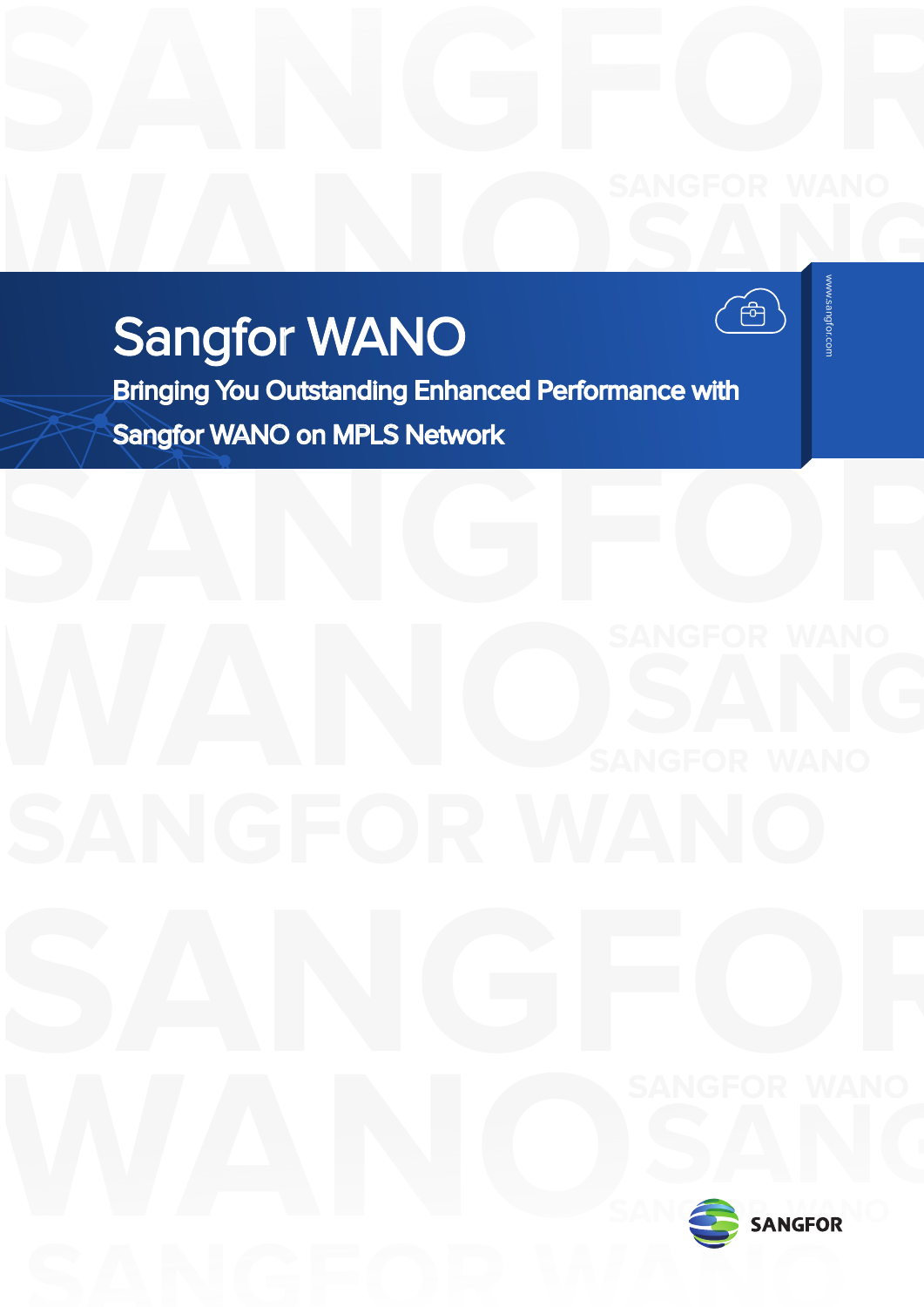

SANGFOR WANO Bringing You Outstanding Enhanced Performance with Sangfor WANO on MPLS Network

### **Challenges for MPLS**

MPLS allows for shared network resources with private routing for customers' data. Due to the benefits of MPLS's scalability, high efficiency and better end-user experience, many companies have chosen MPLS to build their private intranet network.

01

Unfortunately, using MPLS alone for connectivity is not the best option available, as demonstrated through investigating several pain-points associated with this solution:

### **High Cost**

The cost of MPLS is plainly a very large part of enterprise IT cost. MPLS price differs depending on region and compared with an internet link, MPLS is undoubtedly prohibitively expensive.

### **Limited Bandwidth**

MPLS bandwidth is often limited. With business growth, more apps are added in the datacenter and more users in branches, bottlenecking bandwidth, creating network congestion and causing poor end-user experience and complaints.

### **Low Productivity**

High cost and limited bandwidth make bandwidth a scarce and valuable resource. Ideally bandwidth is allocated for core business applications, but Filesharing and FTP may consume a majority of the bandwidth, affecting OA and ERP systems and in some scenarios, HQ and branch office internet access, when bandwidth is occupied by non-business critical applications.

### **Insecure Transmission**

MPLS doesn't normally offer any encryption services. If configuration flaws exist somewhere in the provider's network or invasive devices controlled by hackers, the data will be exposed.

### **Sangfor WANO Solution**







Granular bandwidth management controls both business and internet Apps, guaranteeing core business traffic and limiting non-work-related activities to increase bandwidth productivity.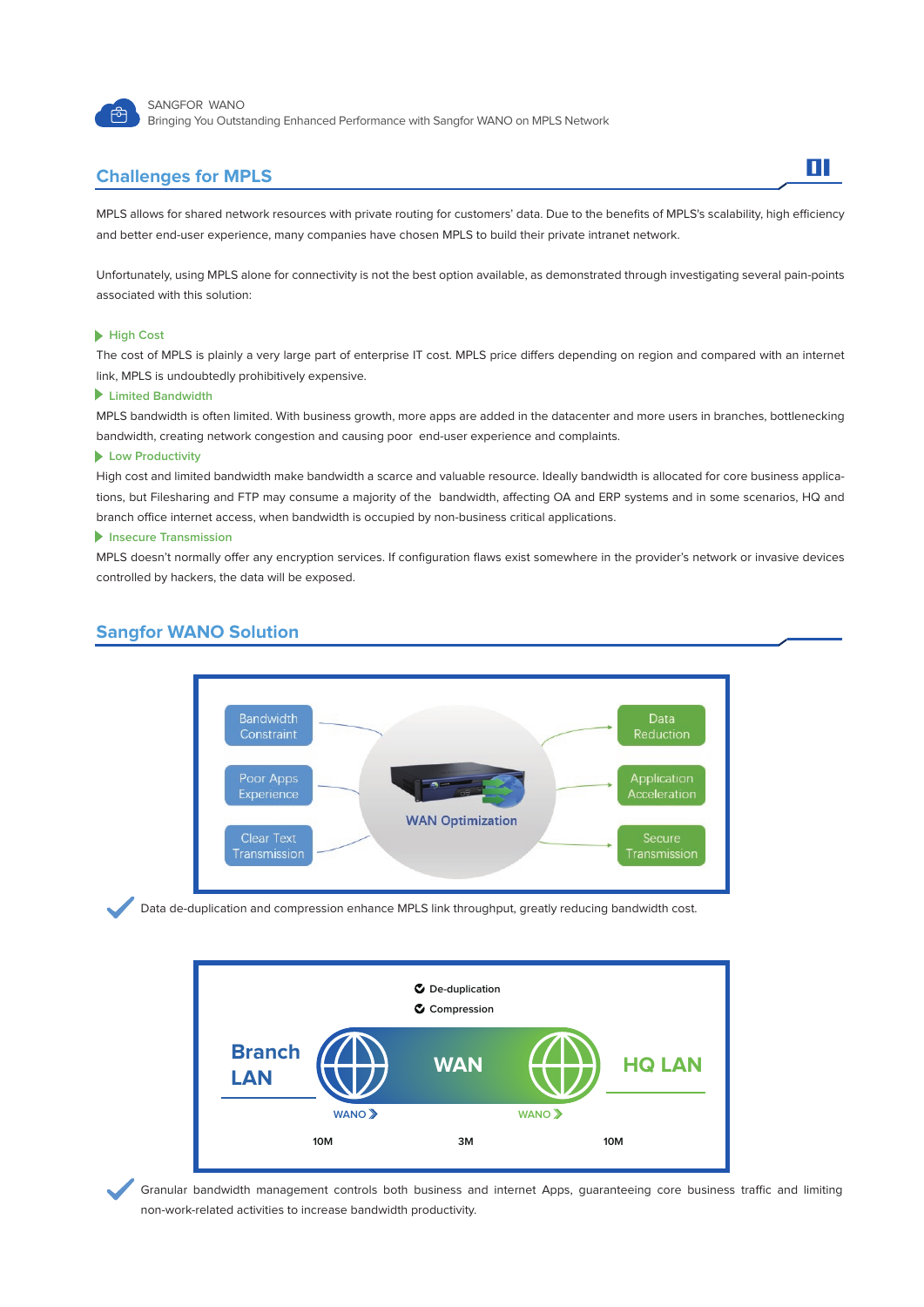

Transparent deployment without any original network changes and 256-bit data encryption VPN over the MPLS network ensures data transmission security.

Traffic reports allow IT managers know their network more intimately and helps them make more informed decisions.

# **Core Values**

- More than 70% average traffic reduction and MPLS cost reduction of 50%.
- Speed of core business applications is improved by 3-10 times and user work efficiency improves significantly
- Secure transmissions enhance data security.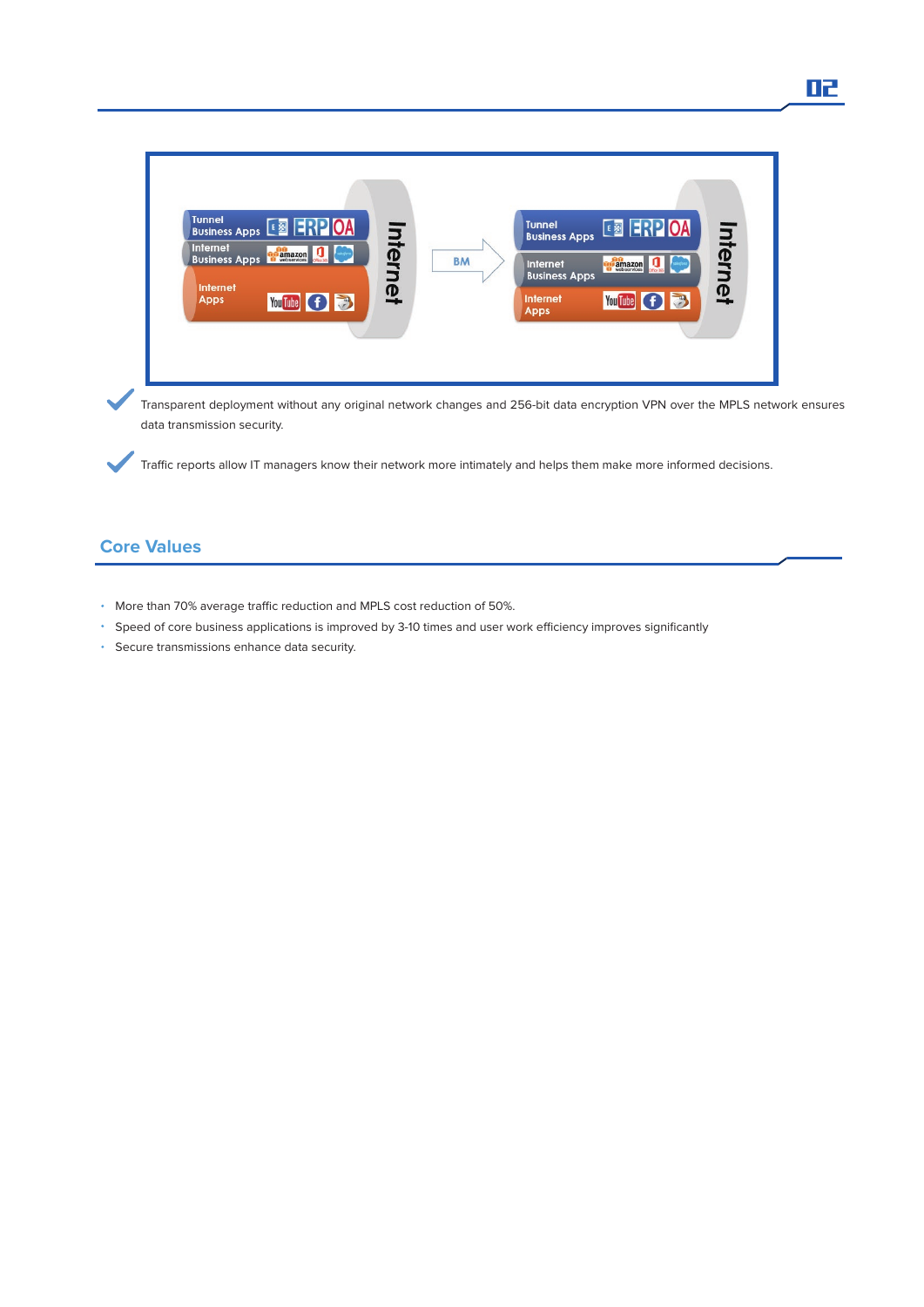### **Case Study**



# **Background**

Bank Simpanan Nasional (National Saving Bank) is a government owned bank in Malaysia. It has more than 5,100 employees, 382 branches and 621 automatic teller machine (ATM) nationwide.

All critical business application traffic such as Exchange, CIFS, Oracle, SQL and Polycom (video conference) go through the data center located in Bangi.

With hundreds of branch offices and thousands of employees, BSN was facing an important network speed issue due to the limited bandwidth available at the data center and in the branch offices. This impacted the productivity of employees who experienced poor user experience when exchanging data through the data center. Many users were also consuming the bandwidth for non-work related activities such as internet browsing and watching online videos.

BSN also required a significant amount of video conferencing and commonly faced lags and freezes due to lack of bandwidth management, seriously affecting internal staff and customer meetings.

# **Sangfor Solution**

WANO was deployed in bridge mode for data center and branch offices. Most branch offices have limited bandwidth of 2 to 4Mbps of MPLS line, backed with an ADSL line. All acceleration features were turned on to optimize all detected traffic. Since BSN also uses a lot of video conferencing, WANO was also configured to ensure at least 50% of traffic priority for video conferencing (especially for Polycom). Meetings between the branch offices are now smooth and clear. With WANO in place, the number of complaints from branch offices regarding slow connection was reduced significantly.



n3